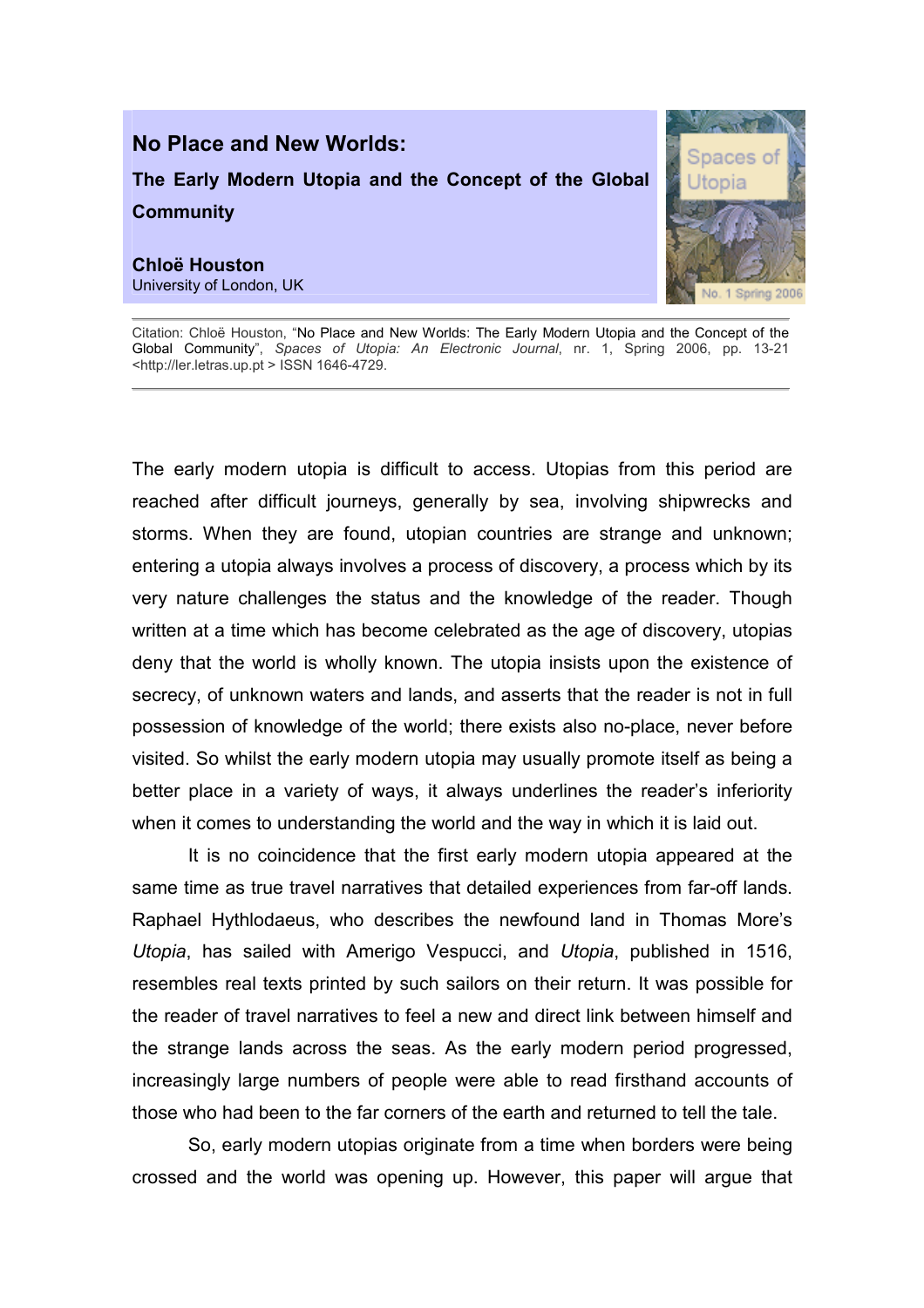these utopias have difficulties with the idea that the world has been "opened", that is, with the process of globalisation. They recognise that the world is becoming a smaller place, in that their narrators are able to attain these far-off lands, but the utopian communities themselves are usually at pains to remain closed off. So there is a paradox in early modern utopian fiction: these texts are a product of globalisation, they seem to offer information on the new communities made available to the reader by the progresses of travel and technology, but their attitude to their own borders is frequently isolationist and protective. To use an anachronism, they are globalist, in the OED's definition, in the sense that they "advocate an awareness of global issues [or] a global approach", but at the same time they are anti-global in the sense that they do not seek to foster an understanding of a global community (Oxford English Dictionary, 1989). At the rebirth of the utopian mode of writing, it is problematic for the utopia to imagine itself in any other way than in contrast to the world beyond its borders. English utopianism is born out of global exploration and its literature, yet the utopia, always defining itself by what lies outside, can never fully encompass the global community.

This paper will look at four utopias written in the early seventeenth century, tracing from them two distinct approaches to this issue of how the utopia relates to the outside world. The first two texts, Tommaso Campanella's The City of the Sun, written in 1602 but not printed until 1623, and Francis Bacon's New Atlantis, published posthumously in 1627, are classic examples of the isolationist utopia: careful about their borders, secretive in their dealings with the outside world. The second pair, Johann Valentin Andreae's Christianopolis, published in 1619, and Jan Amos Comenius's The Labyrinth of the World and the Paradise of the Heart, printed in 1623, offers a different conception of the boundaries of utopia: in these texts, the utopia is difficult to access but nonetheless open to the reader. The reason for these two approaches, this paper will argue, is down to the contrasting purpose of the writers, and consequently their different use of the utopian mode of discourse. Campanella and Bacon, though they have come from dissimilar backgrounds and are ultimately using the utopian mode in quite different ways, are both advocating some degree of change in the workings of their own contemporary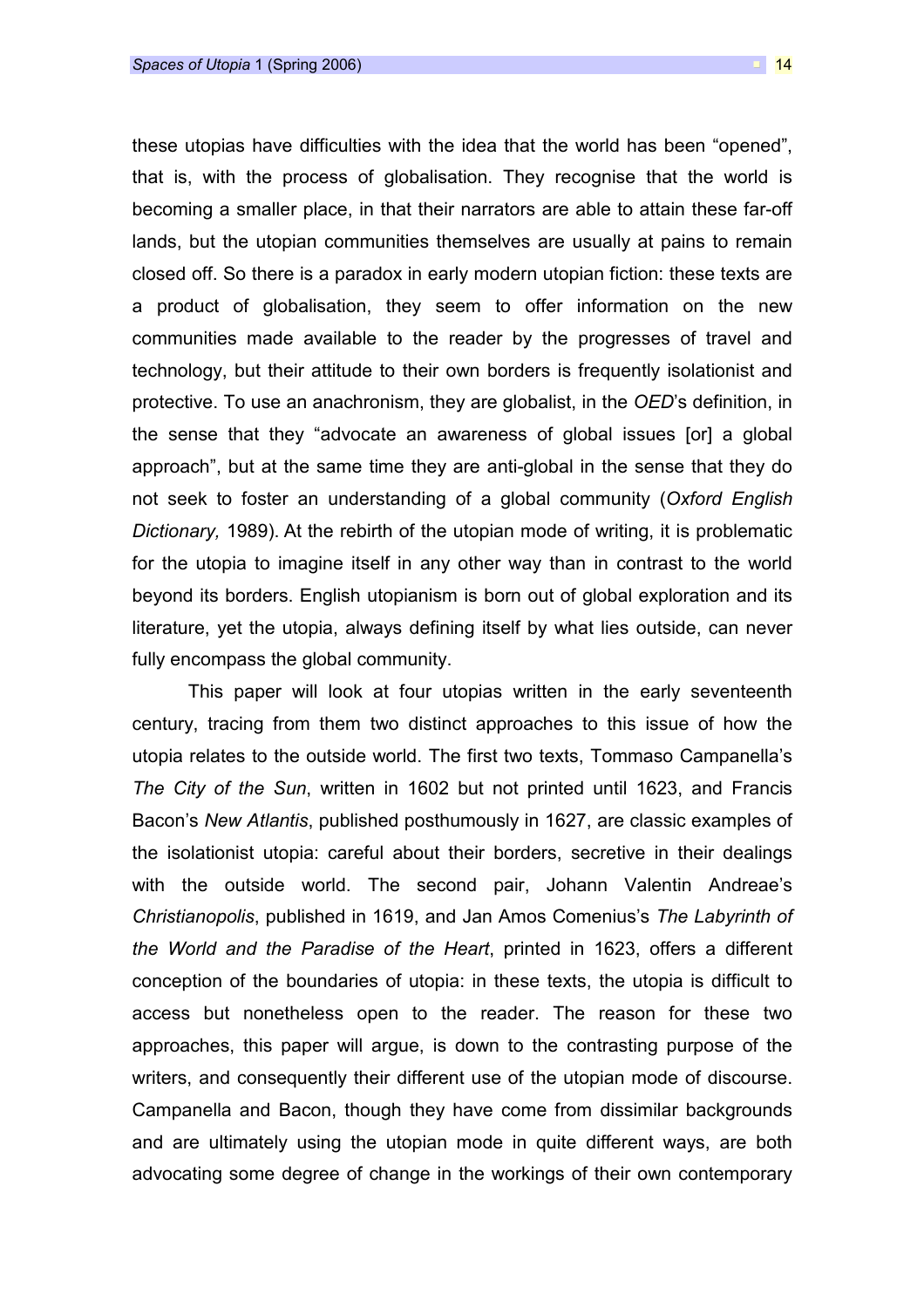society. Andreae and Comenius, on the other hand, although they recognise the need for improvements to their own environments, seek first and foremost to inspire the reader to enter what they conceive of as the only ideal community available to them; the invisible community of Christianity. The difference between the two approaches is down to a fundamentally distinct conception of the nature of the ideal community: in the first pair of utopias, it is conceived of as an earthly, temporal location; in the second, the ideal society is configured along Augustinian lines, as a spiritual place, rather than a physical one.

\* \* \*

New Atlantis is a classic example of the isolationist utopia, deeply concerned about the protection of its borders and anxious about its relationship with the outside world. The narrator and his company reach the country of Bensalem after a storm, where that are met by officials who will not allow them to approach beyond a certain distance. These officials, when they board the visitors' ship, carry with them strange fruits to ward off contamination; they allow the company to enter their country, but under strict conditions, and keep them in special quarters. The visitors are held in quarantine for three days, and thereafter not allowed to stray further than a prescribed distance from the city walls (Bacon 2002: 457-462). Bensalem itself is a secretive place; particularly in the workings of its central institution, Salomon's House, which has as its purpose "the knowledge of Causes, and secret motions of things" (idem, 480). The policy of secrecy is practised in its relationship with the outside world. The Bensalemites have a series of ambassadors, who travel around the world undercover, gaining knowledge about other countries. The admission of strangers to this society is so rare that the narrator and his company are the first to have landed in thirty-seven years, despite the increased levels of international travel in the early seventeenth century (idem, 462). Contrary to contemporary belief, however, the Bensalemites maintain that world travel is not in fact burgeoning, but rather has decreased considerably. Three thousand years ago, the Bensalemites report, "the navigation of the world (specially for remote voyages) was greater than at this day" (idem, 467). Following a second

 $\Box$  15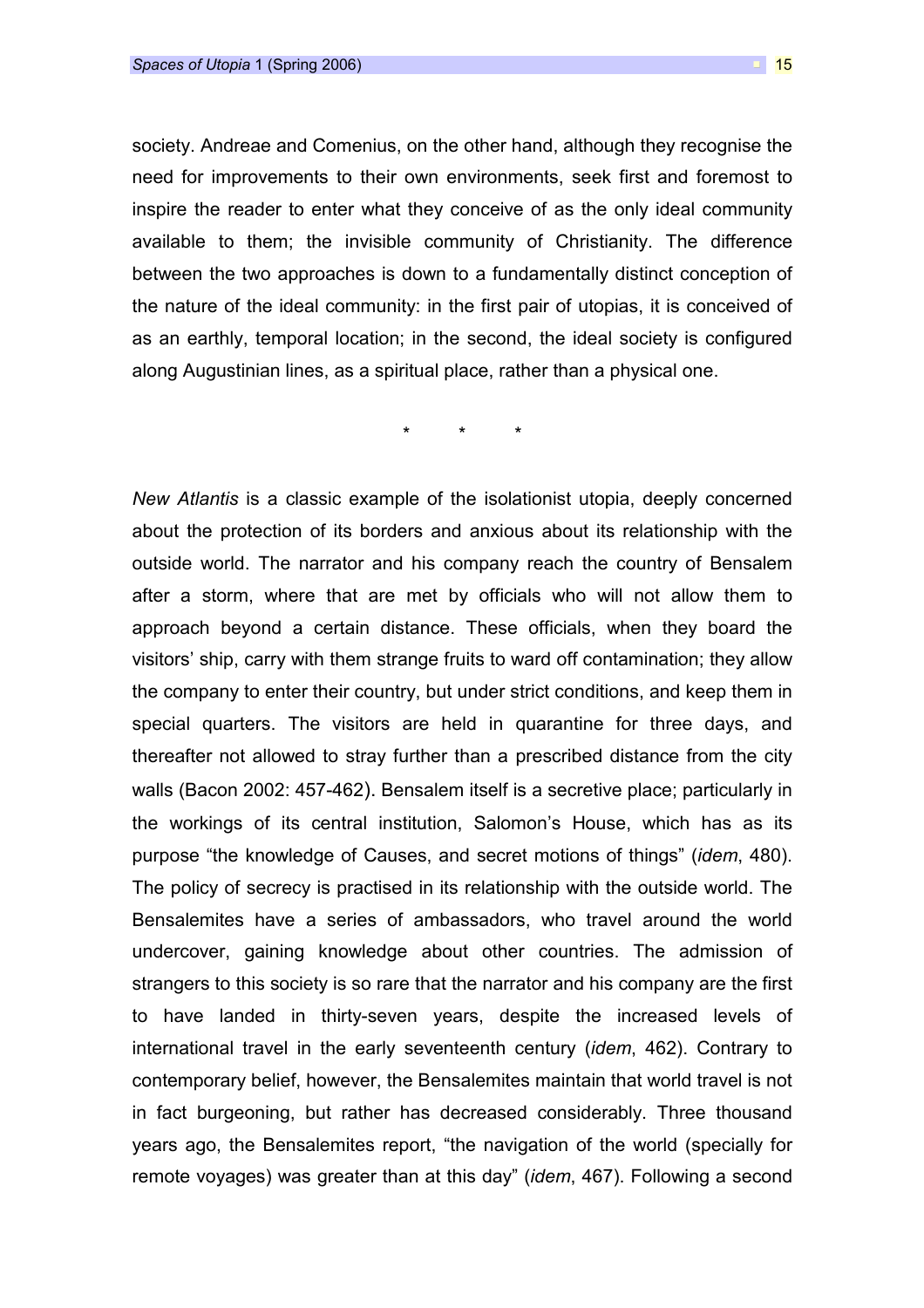flood, which Bensalem survived, but which nearly destroyed the population of neighbouring America, international travel greatly diminished, so that few ships now reach Bensalemite shores (idem, 469). So whilst the travellers, and indeed the contemporary reader, may feel themselves to be part of an age of discovery, the Bensalemites' view is quite the opposite. New Atlantis is presented as the home of an older and wiser culture, absolutely in command of its dealings with the outside world. Bacon's utopia is difficult to find out about, difficult to reach and difficult to enter; in possession of the globe's secrets, it keeps the rest of the world at arm's length.

In this it has much in common with Campanella's The City of the Sun. Campanella wrote The City of the Sun whilst in prison, following his involvement in an attempted revolt against Spanish and Church authorities in southern Italy. His ideal city is protected from the outside world by a series of walls and fortifications, so strong that they seem to the narrator entirely impenetrable (Campanella 1981: 29). The narrator of this utopia is a Genoese sailor, one of Columbus's crew, who, like the narrator of New Atlantis, is forced to take refuge in a strange environment (idem, 27). Like the Bensalemites, the Solarians are protective of their borders, which are guarded, and defended with violence if they come under attack (idem, 79, 83). They also operate a system of spying ambassadors, who learn secretly about the world, and help to improve their own culture, whilst not publicising themselves (idem, 36, 67). Also like the Bensalemites, the Solarians are kind to visitors, showing them around, and even allowing them to become citizens after a probationary period (idem, 83). But despite this seeming openness to strangers, they are at heart a closed society, and there is a continual emphasis on their difference to their European visitors, and their superiority. They are very much a family body, sharing familial relations, having their partners and children in common, and so whilst on one level they may seem welcoming, they do not allow outside influences, like slaves or foreigners, to "corrupt the manners of the city" (*idem*, 83). Like New Atlantis, the City of the Sun has a great deal more knowledge and understanding of the world than contemporary societies. They are organised on entirely rational grounds, living by a kind of natural Christianity or right reason, although they do not have revelation.

 $\Box$  16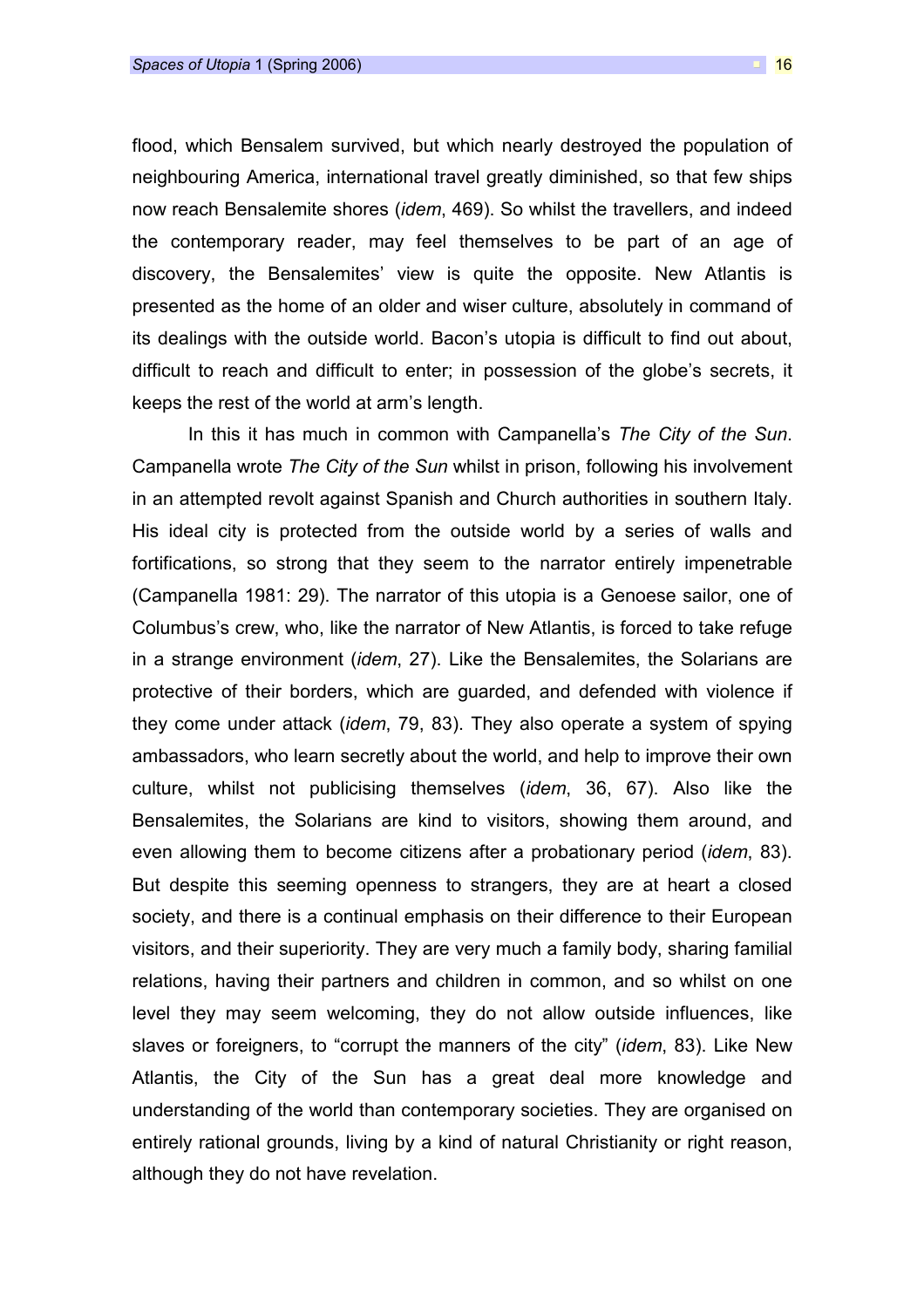In relation to this, the text even offers a theory as to why travel is increasing and the new world is being opened up to foreign visitors. To the Hospitaler, the knight to whom the sailor is relating his tale, this is all part of a divine plan to spread Christianity throughout the globe: "for this reason the Spaniards discovered the rest of the world so as to unite it all under one law, even though Columbus, your fellow Genoese, was its first discoverer. These philosophers you speak of must be elected by God to be witnesses for the truth" (idem, 121). So the provinces of the new world, the knight suggests, can offer proof to Europe that Christianity really is the truest and most natural religion. Thus the text tries to make sense of globalisation as having a higher religious purpose. The City of the Sun recognises the contemporary process of globalisation, and tries to conceive of it in a rational way, but as a society, it remains protective of its privacy.

What these particularly isolationist utopias share is a desire for change. Campanella, in a move that is crucial to the development of the utopian mode of writing, is using the utopia to suggest at real social improvements that he would like to see take place. The City of the Sun is intended as an inspiration to others, a force for reformation. The same motivation can be detected in Bacon's New Atlantis, though on a lesser scale. Bacon is not seeking total social revolution. Rather, he is exploring the consequences of the establishment of a state-supported institution of natural knowledge, something that he advocated during his own time. Both Campanella and Bacon use the utopian form to explore the consequences of social change, but neither does so within the context of an open, inviting society; instead their utopias carefully control the extent to which external influences are allowed to infiltrate. Both of these utopias may be revolutionary, in Bacon's case in the non-political understanding of that word, but they imagine their idealism in the context of an imperfect world. Utopia is, as always, found to be defining itself against what lies beyond its shores.

\* \* \*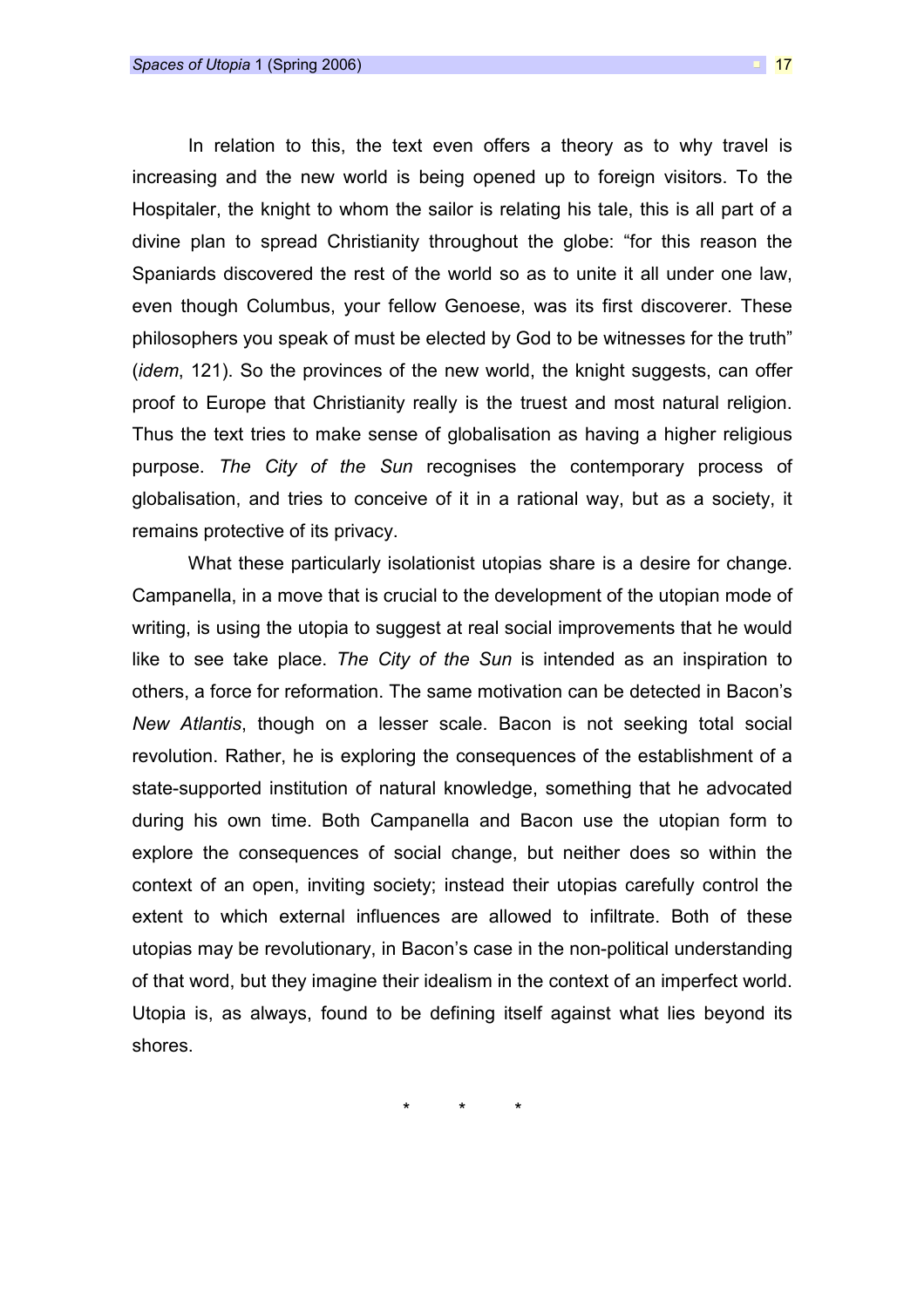Andreae's utopia, Christianopolis, shares the conventions of other Renaissance utopias in taking the form of a narrative reported by a traveller who happened upon foreign shores after a shipwreck (Andreae 1999: 155). But Andreae

subverts the usual attempts to make the newfound land seem like a real place, giving it a nonsense geographical location, claiming to have reached it from the Academic Ocean on a ship called Fantasy (idem, 155-156). Andreae uses the idea of the journey, but his utopia is not interested in contemporary travel or the process of globalisation. Whilst Andreae employs the usual convention that the island is hard to get to, he takes pains throughout the text to emphasise that this ideal society is in fact open to anyone. In his opening letter to the reader, he directly enjoins the reader to come to Christianopolis with him; later he wishes that the reader will visit and learn more about the community firsthand (idem, 153-154, 252). After he has been examined on arrival, the narrator is welcomed into Christianopolis with open arms and told "You are ours!" (idem, 161). Once the narrator has been accepted, he becomes a part of this community, and when he leaves, it is only to return as soon as possible with his friends. His final leave-taking has biblical overtones: "Wherever you go, there will I go too. I shall have the same people and the same God as you. Where you die, there shall I too die and there shall I be buried. And so may Jehovah be merciful to me, that only death shall separate me from you" (idem, 283). The chancellor to whom this speech is made is happy at the idea that the narrator should publicise Christianopolis abroad and return with his friends to live there permanently (idem, 281-282). The primary purpose of this openness is to emphasise that Christianopolis represents a spiritual rather than a physical ideal. Andreae does suggest social improvements in his portrait of an ideal society, particularly in the field of education. However, his chief concern is not to provoke social change but to encourage the reader in devotion to the only community perceived as being universal, the invisible Christian church. Hence Andreae takes pains to liken the journey to Christianopolis to the journey to heaven, to stress that the reader may come to Christianopolis "very soon, if you are good" (idem, 283). This ideal society is not easy to get into, but it is unreservedly open to all.

Comenius's utopia, The Labyrinth of the World and the Paradise of the Heart, is somewhat different from the other texts here considered. In an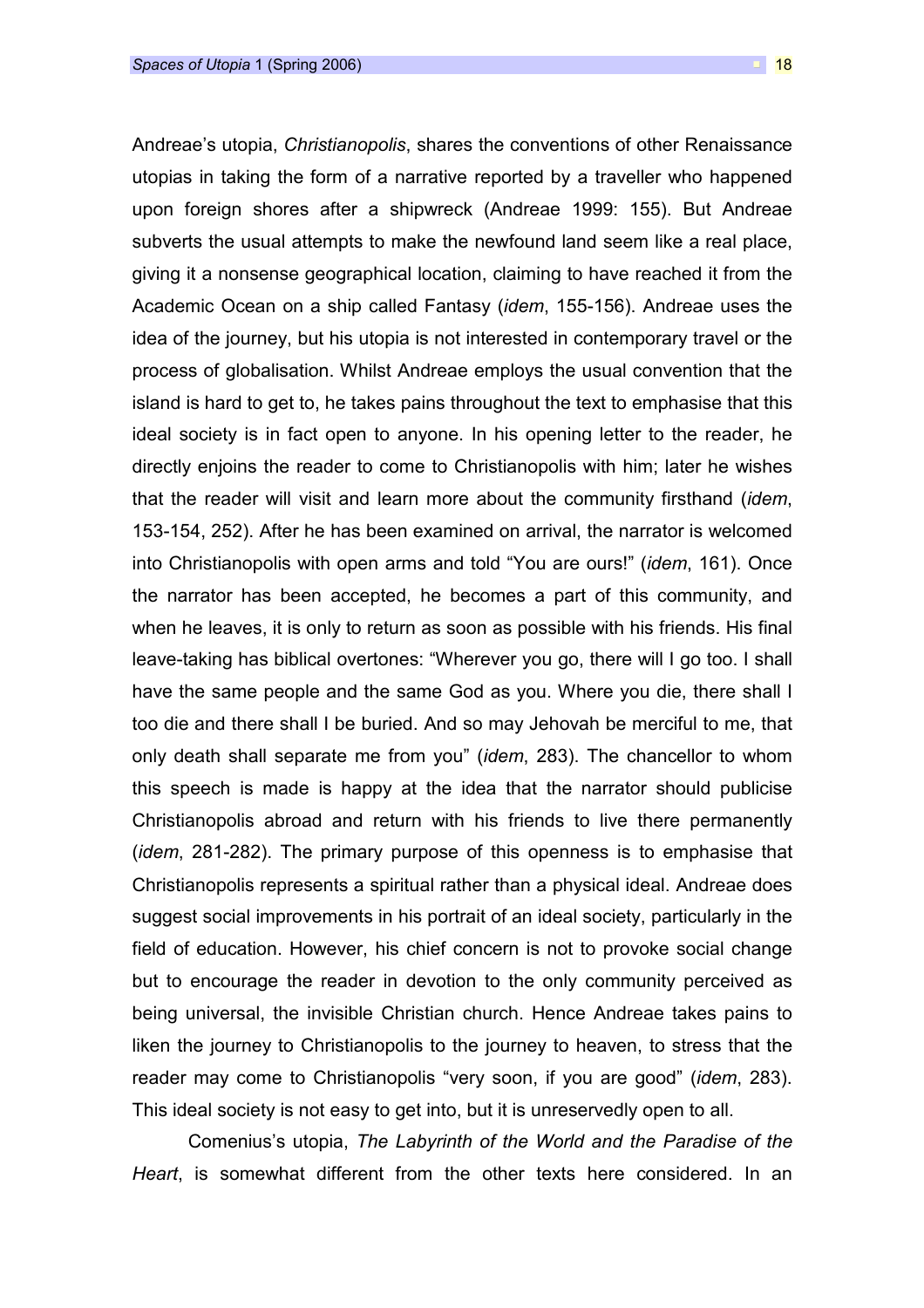allegorical style that was to have considerable influence on later Protestant writers such as John Bunyan, Comenius charts the experiences of a pilgrim in his hunt for a vocation. Increasingly disappointed with the horrors of the world he sees around him, the pilgrim finally wishes he could escape the world entirely (Comenius 1997: 185). Hearing a voice calling him to return to his own heart, the pilgrim closes off his ears, nose, and mouth, and retreats inside his own body (idem, 187). Within his heart he meets Christ, and is brought to understand the folly of seeking fulfilment in the world. Instead he learns that the only true vocation is a life lived for Christ, and the text ends with the pilgrim devoting himself to a truly Christian life (idem, 225). The pilgrim is ultimately offered two idealised communities or utopias: the first is the province of his own heart and soul; the second, the invisible Christian community of worshippers. But this second community does not include all those who go to church and profess themselves Christians. Instead, the entrance to the invisible community is hidden within the church itself. As in Christianopolis, all those who wish to enter this community must undergo a rigorous examination, must give up all worldly knowledge in favour of humility, but this process results in a transformation: "the true church is the world turned upside down" (idem, 198). The pilgrim learns that so all-encompassing is the invisible church that the true Christian does not care who rules the earthly kingdom; because it is in the outside world that the pilgrim is a tenant, and it is the inner, spiritual community to which he really belongs. So the utopian community in this text is not easy to find, because it is not a physical location and its entrance is hidden, and it is not easy to access, because its members are truly pious and godly, but its doors are open to all who are humble enough to enter. As in Christianopolis, the pilgrim becomes a member of this new community, renouncing the earthly one: "Here I am, I am yours, I am your own, yours eternally (…). Lead me through this mournful darkness of the world to the eternal light" (idem, 224-225). This conception of the ideal society clearly takes much from the Augustinian tradition, in its insistence that the truly ideal community is spiritual, simultaneously inaccessible and open to all, and that the importance of earthly government pales in comparison.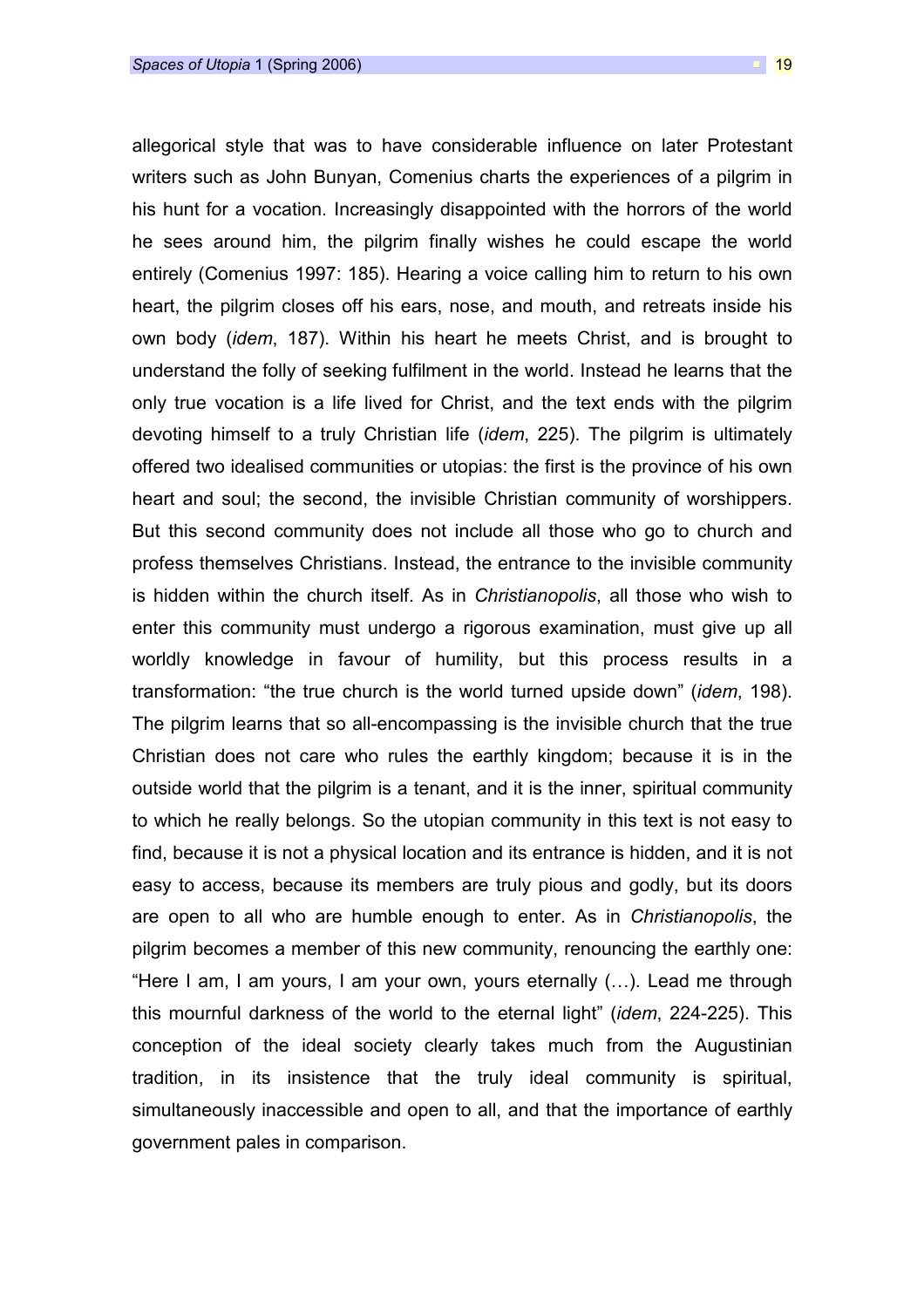Andreae and Comenius share an ideological and cultural background, rooted in the drive for further reformation that was taking place in northern Europe during the early years of the seventeenth century. In their focus on the importance of individual over communal reformation, on knowledge of Christ as the only useful knowledge, and on the best systems and practices of education, they share the concerns and motivations of the Second Reformation. Their utopias, just as much as Campanella's, are written to effect change, but the change that they envisage begins on a personal, individual level. They seek to motivate what they perceive of as a return to the true aims and habits of Christianity. They are aware that the earthly community is flawed, and can never be perfected, that as Andreae writes in his letter to the reader, "The truth is that while the world sins, it prefers to have this concealed rather than praised" (Andreae 1999: 149). The aim of these utopias is to reveal the sinful activity of the world, and to encourage the reader to turn to the spiritual community instead, as this is seen as the only society that can be perfected, that can really be made ideal. As with the more isolationist utopia, the spiritual utopia defines itself by what lies outside, but unlike Bacon and Campanella, the authors of the spiritual utopia extend an invitation to the reader to join the ideal society within.

\* \* \*

This paper has attempted to trace two divergent manifestations of the utopian mode of writing in the early seventeenth century, and has argued that the disparity between the two is brought about by the different motivations of the utopias' authors. These two manifestations (utopia as political statement or blueprint and utopia as allegory or metaphor) are indicative of the ways in which the utopian mode was to be used by future generations of writers. They can also be traced back to the roots of early modern ideal-state fiction, to Thomas More's Utopia. But in the seventeenth century, the utopia has a unique status. It has become a serious means of both expressing dissatisfaction with the status quo, and of suggesting real improvements to it. In their seriousness, in their heartfelt conviction that humanity has the power to improve itself and in their belief that utopian writings can help in that effort, the utopian authors of the